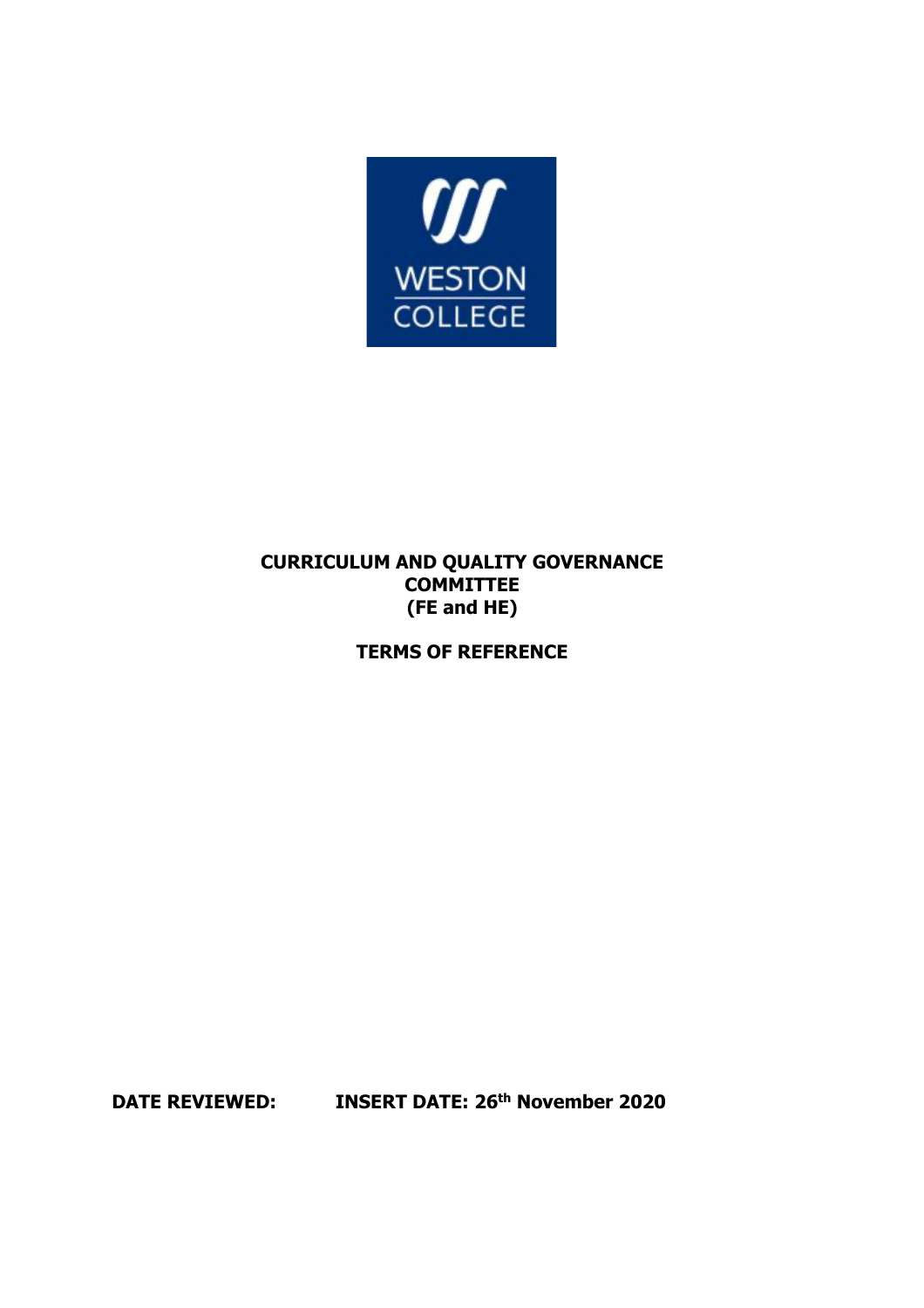## **Purpose**

To advise the Corporation on the development and content of the Weston College Group educational mission, character and curriculum strategies and to monitor the institution's performance against the agreed strategies and on the effectiveness of their implementation and in particular their impact on student experience.

## **Terms of Reference**

- 1. On behalf of Corporation to review and consider academic and curriculum strategy for Weston College and University Centre Weston and to advise on their suitability.
- 2. To provide oversight and scrutiny of performance against agreed KPIs and provide feedback to Corporation on the effectiveness of the academic strategy implementation and the connectivity of agreed plans/interventions in order to meet the institution's objectives.
- 3. On behalf of Corporation to review, refine and recommend appropriate KPIs in relation to curriculum.
- 4. On behalf of Corporation to monitor the work of the Curriculum, Quality and Faculty teams with particular attention to the maintenance of standards and the enhancement of the learner experience.
- 5. To receive policy updates on the progress of the College from the Principal and Chief Executive
- 6. To ensure that student partnership and engagement are core activities and that student voice is captured and acted up to improve provision and the student experience.
- 7. To review and report on reputational, financial and regulatory risks associated with academic/curriculum quality and the learner experience.
- 8. On behalf of the Corporation to consider Governor's responsibilities for the academic quality of the Weston College Group provision (excluding Offender Learning – PEF) in providing assurances on the suitability of quality processes for improving learner outcomes to relevant funding and regulatory bodies for all funding streams including 16-19, Adult, Apprenticeships and HE.
- 9. To report to the Corporation as necessary to enable all members to discharge their responsibilities as defined by funding and regulatory bodies.
- 10.To ensure that key stakeholders, including employers, are involved in the review and enhancement of provision